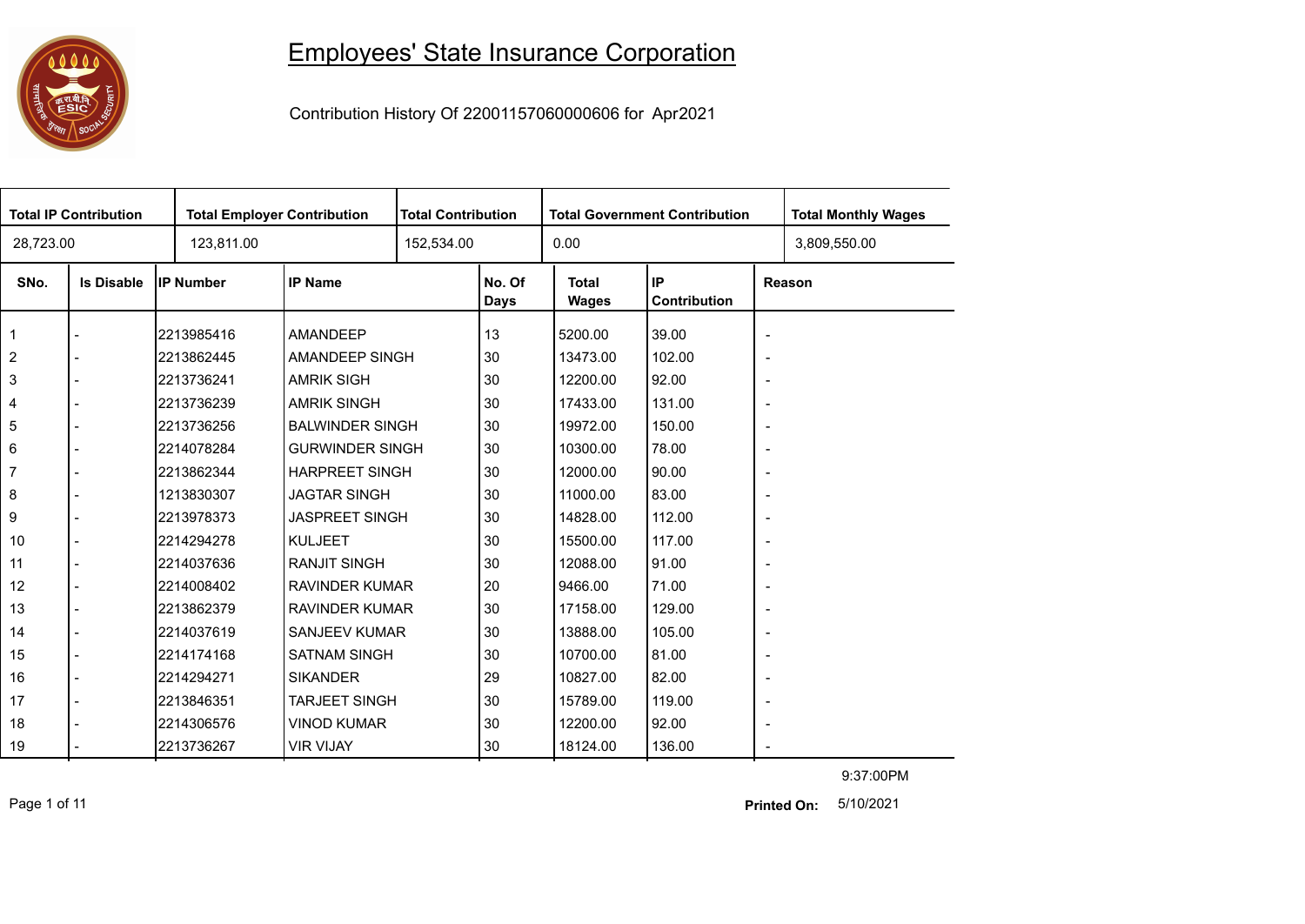| SNo. | <b>Is Disable</b> | <b>IP Number</b> | <b>IP Name</b>        | No. Of<br><b>Days</b> | Total<br><b>Wages</b> | IP<br>Contribution | Reason |
|------|-------------------|------------------|-----------------------|-----------------------|-----------------------|--------------------|--------|
| 20   |                   | 2214414238       | RAJ KUMAR             | 30                    | 12388.00              | 93.00              |        |
| 21   |                   | 2214414256       | <b>RAVI KUMAR</b>     | 30                    | 9557.00               | 72.00              |        |
| 22   |                   | 2214414262       | <b>GURPAL SINGH</b>   | 30                    | 11888.00              | 90.00              |        |
| 23   |                   | 2214414288       | <b>AMIT JOSHI</b>     | 30                    | 10888.00              | 82.00              |        |
| 24   |                   | 2214425224       | <b>MALKIT SINGH</b>   | 28                    | 13896.00              | 105.00             |        |
| 25   |                   | 2214415604       | <b>MOHIT KUMAR</b>    | 30                    | 13428.00              | 101.00             |        |
| 26   |                   | 2214415609       | <b>RAHUL KUMAR</b>    | 30                    | 11828.00              | 89.00              |        |
| 27   |                   | 2214426306       | <b>JATINDER SINGH</b> | 29                    | 12400.00              | 93.00              |        |
| 28   |                   | 2214426309       | <b>AMARJIT SINGH</b>  | 30                    | 12388.00              | 93.00              |        |
| 29   |                   | 2214426319       | <b>GURPAL SINGH</b>   | 30                    | 12128.00              | 91.00              |        |
| 30   |                   | 2214426336       | <b>GURDEV SINGH</b>   | 30                    | 10888.00              | 82.00              |        |
| 31   |                   | 2214435578       | <b>MANOJ KUMAR</b>    | 30                    | 12328.00              | 93.00              |        |
| 32   |                   | 2214434905       | <b>NIRMAL SINGH</b>   | 30                    | 10888.00              | 82.00              |        |
| 33   |                   | 2213985417       | <b>JOGROOP SINGH</b>  | 30                    | 16328.00              | 123.00             |        |
| 34   |                   | 2214447481       | <b>RANJIT SINGH</b>   | 30                    | 11888.00              | 90.00              |        |
| 35   |                   | 2214459915       | <b>JAGROOP SINGH</b>  | 30                    | 10688.00              | 81.00              |        |
| 36   |                   | 2214480060       | <b>NARESH KUMAR</b>   | 30                    | 10757.00              | 81.00              |        |
| 37   |                   | 2214490021       | <b>SURINDER SINGH</b> | 30                    | 15789.00              | 119.00             |        |
| 38   |                   | 2214520727       | NAVNEESH SHARMA       | 30                    | 11788.00              | 89.00              |        |
| 39   |                   | 2214520732       | AMANDEEP SINGH        | 30                    | 11888.00              | 90.00              |        |
| 40   |                   | 2214530508       | <b>GURSEWAK SINGH</b> | 29                    | 10950.00              | 83.00              |        |
| 41   |                   | 2214530512       | <b>GAGANDEEP RIAT</b> | 30                    | 11328.00              | 85.00              |        |
| 42   |                   | 2214530514       | <b>MANISH</b>         | 30                    | 9888.00               | 75.00              |        |
| 43   |                   | 2214530515       | <b>GURMIT SINGH</b>   | 30                    | 9888.00               | 75.00              |        |
| 44   |                   | 2214539576       | SANDIP SINGH          | 30                    | 10888.00              | 82.00              |        |
| 45   |                   | 2214539617       | <b>HARPREET SINGH</b> | 30                    | 10888.00              | 82.00              |        |
| 46   |                   | 2214539579       | PALWINDER SINGH       | 30                    | 10888.00              | 82.00              |        |
| 47   |                   | 2214539593       | LOVEDEEP SINGH        | 30                    | 10888.00              | 82.00              |        |
| 48   |                   | 2214414249       | <b>GURJEET SINGH</b>  | 30                    | 13688.00              | 103.00             |        |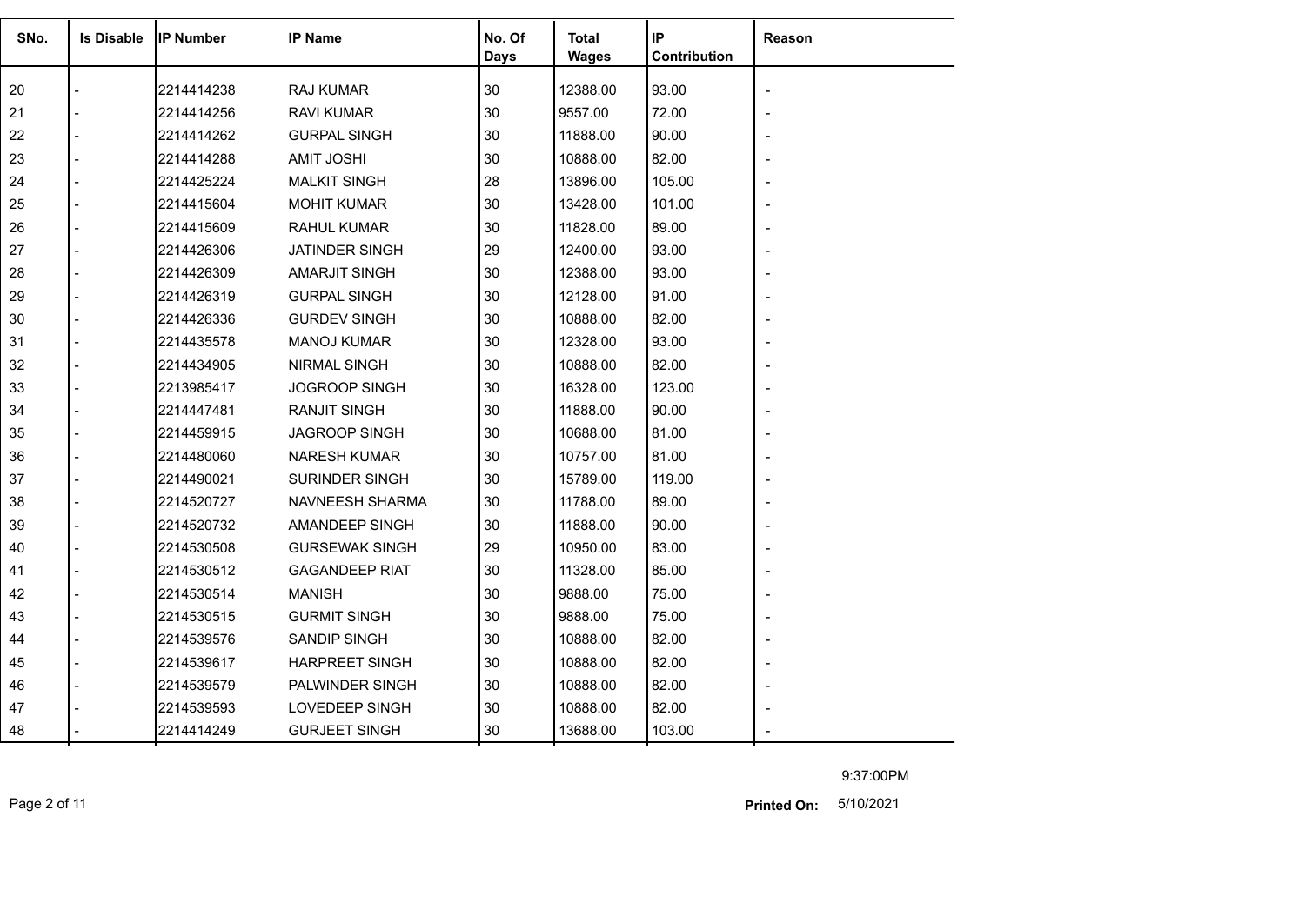| SNo. | <b>Is Disable</b> | <b>IP Number</b> | <b>IP Name</b>         | No. Of<br>Days | <b>Total</b><br><b>Wages</b> | IP<br>Contribution | <b>Reason</b> |
|------|-------------------|------------------|------------------------|----------------|------------------------------|--------------------|---------------|
| 49   |                   | 2214553291       | <b>SHIV SINGH</b>      | 29             | 10525.00                     | 79.00              |               |
| 50   |                   | 2214563012       | <b>DHEERAJ</b>         | 30             | 11388.00                     | 86.00              |               |
| 51   |                   | 2214563014       | <b>SAURAV</b>          | 30             | 13888.00                     | 105.00             |               |
| 52   |                   | 2214578075       | <b>HARMAIL SINGH</b>   | 30             | 9888.00                      | 75.00              |               |
| 53   |                   | 2214578092       | <b>PARVEEN KUMAR</b>   | 30             | 13328.00                     | 100.00             |               |
| 54   |                   | 2214587943       | AMRITPAL SINGH         | 30             | 10888.00                     | 82.00              |               |
| 55   |                   | 2214587948       | <b>VARINDER LAL</b>    | 30             | 10888.00                     | 82.00              |               |
| 56   |                   | 2214613959       | JAGWINDER SINGH        | 30             | 10888.00                     | 82.00              |               |
| 57   |                   | 2214613963       | <b>DALJIT SINGH</b>    | 30             | 12328.00                     | 93.00              |               |
| 58   |                   | 2214613973       | <b>VIPIN KUMAR</b>     | 30             | 12828.00                     | 97.00              |               |
| 59   |                   | 2214613977       | <b>AVTAR SINGH</b>     | 29             | 12458.00                     | 94.00              |               |
| 60   |                   | 2214613981       | ANMOLPREET SINGH       | 28             | 10163.00                     | 77.00              |               |
| 61   |                   | 2214615351       | <b>GURWINDER SINGH</b> | 30             | 11088.00                     | 84.00              |               |
| 62   |                   | 2214609773       | <b>IQBAL SINGH</b>     | 30             | 10088.00                     | 76.00              |               |
| 63   |                   | 2214620280       | <b>MANPREET SINGH</b>  | 30             | 10388.00                     | 78.00              |               |
| 64   |                   | 2214619063       | <b>ANEK CHAND</b>      | 30             | 13688.00                     | 103.00             |               |
| 65   |                   | 2214620267       | <b>KARANDEEP SINGH</b> | 30             | 10888.00                     | 82.00              |               |
| 66   |                   | 2214635579       | <b>RAJ</b>             | 30             | 10388.00                     | 78.00              |               |
| 67   |                   | 2214635582       | AMANDEEP SINGH         | 30             | 9888.00                      | 75.00              |               |
| 68   |                   | 2214635587       | <b>MANJIT SINGH</b>    | 30             | 12388.00                     | 93.00              |               |
| 69   |                   | 2214635624       | KAILASH CHANDER        | 29             | 12458.00                     | 94.00              |               |
| 70   |                   | 2214642716       | DHARMINDER KUMAR       | 30             | 12388.00                     | 93.00              |               |
| 71   |                   | 2214646912       | <b>MANVIR SINGH</b>    | 30             | 12388.00                     | 93.00              |               |
| 72   |                   | 2214640993       | <b>RAVI PRKASH</b>     | 30             | 16000.00                     | 120.00             |               |
| 73   |                   | 2214648093       | <b>RAJ KUMAR</b>       | 28             | 16014.00                     | 121.00             |               |
| 74   |                   | 2214648098       | <b>RAJVIR SINGH</b>    | 30             | 9688.00                      | 73.00              |               |
| 75   |                   | 2214648094       | SUKHJINDER SINGH       | 30             | 10888.00                     | 82.00              |               |
| 76   |                   | 2214647318       | <b>JAGTAR SINGH</b>    | 30             | 9888.00                      | 75.00              |               |
| 77   |                   | 2214648613       | <b>JASPAL SINGH</b>    | 30             | 10888.00                     | 82.00              |               |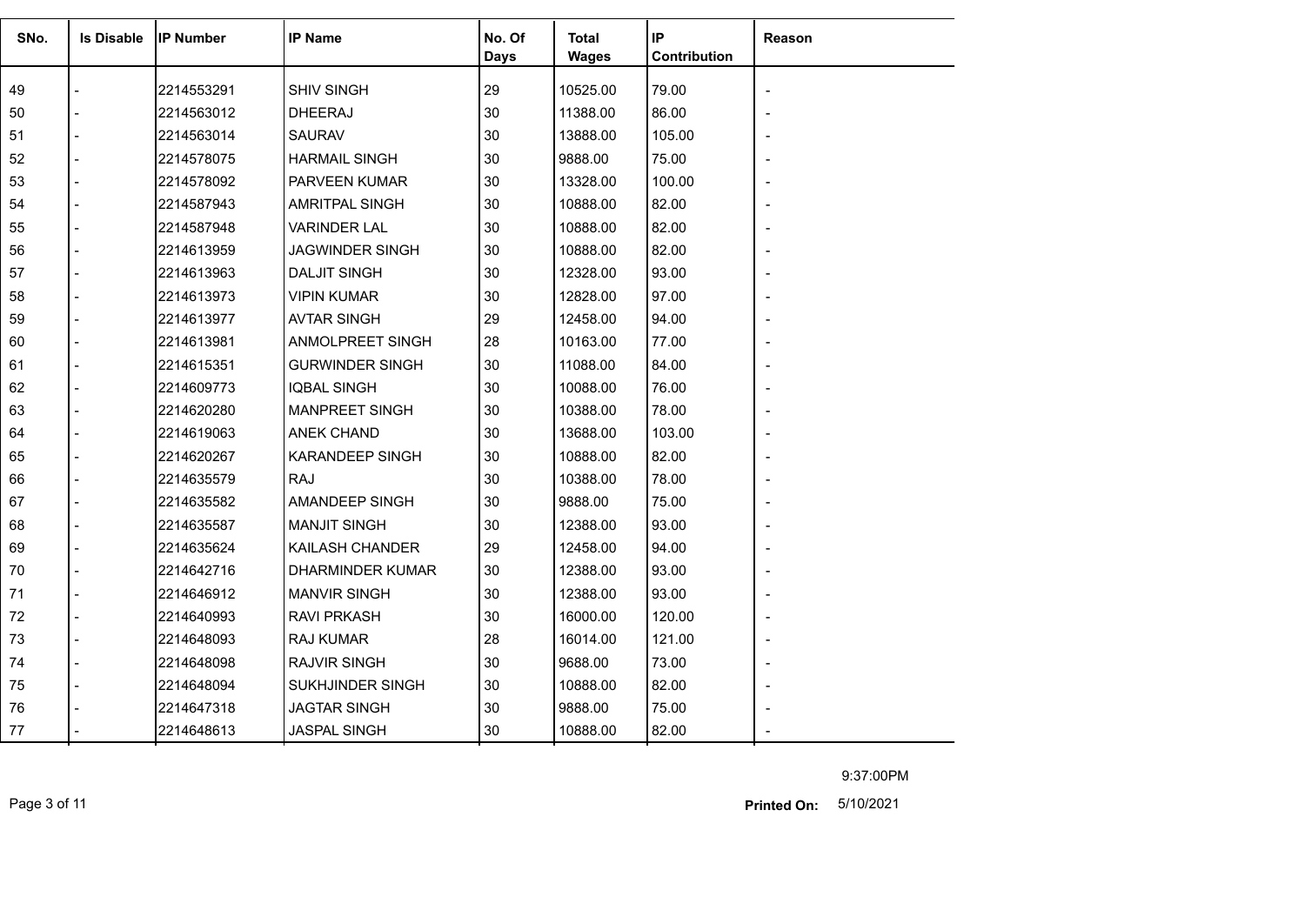| SNo. | <b>Is Disable</b> | <b>IP Number</b> | <b>IP Name</b>                  | No. Of<br><b>Days</b> | <b>Total</b><br><b>Wages</b> | IP<br>Contribution | Reason |
|------|-------------------|------------------|---------------------------------|-----------------------|------------------------------|--------------------|--------|
| 78   |                   | 2214662088       | <b>KRISHAN SAWROOP</b>          | 30                    | 10088.00                     | 76.00              |        |
| 79   |                   | 2214662092       | <b>SINGH</b><br>YADWINDER SINGH | 30                    | 10088.00                     | 76.00              |        |
| 80   |                   | 2214668833       | <b>MANINDER SINGH</b>           | 11                    | 3808.00                      | 29.00              |        |
| 81   |                   | 2214668839       | <b>SATGUR SINGH</b>             | 28                    | 9509.00                      | 72.00              |        |
| 82   |                   | 2214671047       | <b>ASHISH KUMAR</b>             | 25                    | 11157.00                     | 84.00              |        |
| 83   |                   | 2214672438       | KASHMIRA SINGH                  | 28                    | 10162.00                     | 77.00              |        |
| 84   |                   | 2214672741       | PARVINDER SINGH                 | 30                    | 11888.00                     | 90.00              |        |
| 85   |                   | 2214674775       | <b>PARVEEN KUMAR</b>            | 26                    | 8397.00                      | 63.00              |        |
| 86   |                   | 2214675056       | <b>SUKHJIT SINGH</b>            | 30                    | 10188.00                     | 77.00              |        |
| 87   |                   | 2214673818       | <b>BIMAL KUMAR</b>              | 30                    | 9888.00                      | 75.00              |        |
| 88   |                   | 2213736270       | <b>BALKISHAN HIRA</b>           | 30                    | 14888.00                     | 112.00             |        |
| 89   |                   | 2214678653       | <b>DEEPAK THAKUR</b>            | 30                    | 10888.00                     | 82.00              |        |
| 90   |                   | 1214637326       | <b>HARDEEP SINGH</b>            | 30                    | 10088.00                     | 76.00              |        |
| 91   |                   | 1214659366       | <b>SHRAVAN KUMAR</b>            | 26                    | 10303.00                     | 78.00              |        |
| 92   |                   | 2214682331       | <b>NARINDER SINGH</b>           | 30                    | 11888.00                     | 90.00              |        |
| 93   |                   | 2214686715       | <b>GURMEET SINGH</b>            | 30                    | 11388.00                     | 86.00              |        |
| 94   |                   | 2214686719       | <b>JAGJIT SINGH</b>             | 30                    | 10088.00                     | 76.00              |        |
| 95   |                   | 2913346395       | <b>VIKRANT SHARMA</b>           | 30                    | 11888.00                     | 90.00              |        |
| 96   |                   | 2214697335       | SUKHWINDER SINGH<br><b>SRAN</b> | 30                    | 11388.00                     | 86.00              |        |
| 97   |                   | 2214702962       | <b>BAWA SINGH</b>               | 30                    | 10088.00                     | 76.00              |        |
| 98   |                   | 2214719609       | <b>BABU RAM</b>                 | 30                    | 13388.00                     | 101.00             |        |
| 99   |                   | 2214648343       | <b>RAHUL KUMAR</b>              | 30                    | 12688.00                     | 96.00              |        |
| 100  |                   | 2214730136       | <b>MANDEEP SINGH</b>            | 29                    | 10041.00                     | 76.00              |        |
| 101  |                   | 2214732500       | <b>LOVEPREET SINGH</b>          | 30                    | 9700.00                      | 73.00              |        |
| 102  |                   | 2214739175       | RAJAT SINGH LALOTRA             | 24                    | 7760.00                      | 59.00              |        |
| 103  |                   | 2206522383       | VIJAY KUMAR KHIPPAL             | $30\,$                | 19934.00                     | 150.00             |        |
| 104  |                   | 2206522384       | <b>RAKESH KUMAR</b>             | 30                    | 16500.00                     | 124.00             |        |
| 105  |                   | 2214274480       | <b>ABHISHEK KUMAR</b>           | 30                    | 14589.00                     | 110.00             |        |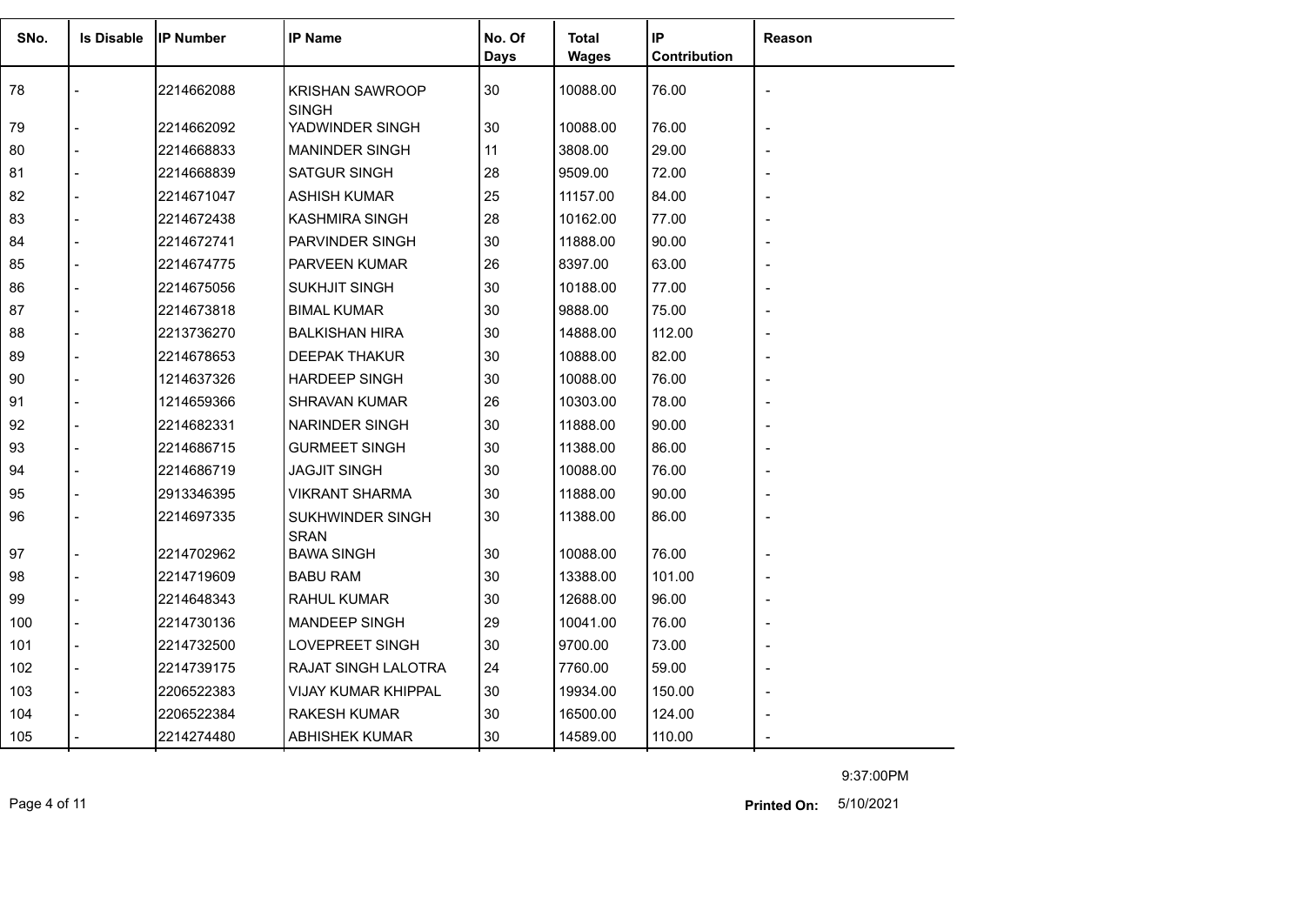| SNo. | <b>Is Disable</b> | <b>IP Number</b> | <b>IP Name</b>                            | No. Of<br>Days | <b>Total</b><br><b>Wages</b> | IP<br>Contribution | <b>Reason</b> |
|------|-------------------|------------------|-------------------------------------------|----------------|------------------------------|--------------------|---------------|
| 106  |                   | 2214274390       | <b>AJAY KUMAR</b>                         | 24             | 13655.00                     | 103.00             |               |
| 107  |                   | 2214274502       | <b>AJIT SINGH</b>                         | 30             | 15089.00                     | 114.00             |               |
| 108  |                   | 2214274408       | <b>ARJUN KUMAR</b>                        | 28             | 15931.00                     | 120.00             |               |
| 109  |                   | 2214274159       | <b>ASHOK KUMAR</b>                        | 29             | 16500.00                     | 124.00             |               |
| 110  |                   | 2214274411       | <b>BHOLA TIWARI</b>                       | 21             | 10387.00                     | 78.00              |               |
| 111  |                   | 2214274486       | DEEPAK GOYAL                              | 30             | 19114.00                     | 144.00             |               |
| 112  |                   | 2214273248       | <b>DEEPAK MISHRA</b>                      | 30             | 17069.00                     | 129.00             |               |
| 113  |                   | 2214274124       | DEV LAL SHARMA                            | 30             | 17069.00                     | 129.00             |               |
| 114  |                   | 2214274291       | DEVENDER SINGH YADAV                      | 30             | 14589.00                     | 110.00             |               |
| 115  |                   | 2214274134       | DHIRANJAN KUMAR                           | 30             | 20485.00                     | 154.00             |               |
| 116  |                   | 2214274481       | <b>DILIP GUPTA</b>                        | 30             | 17069.00                     | 129.00             |               |
| 117  |                   | 2214274292       | <b>GAURAV</b>                             | 30             | 17069.00                     | 129.00             |               |
| 118  |                   | 2214274258       | <b>INDAR SINGH</b>                        | 30             | 15089.00                     | 114.00             |               |
| 119  |                   | 2214274200       | JITENDRA KUMAR<br><b>PRAJAPATI</b>        | 15             | 10685.00                     | 81.00              |               |
| 120  |                   | 2214274399       | <b>KRISHAN</b>                            | 30             | 14839.00                     | 112.00             |               |
| 121  | $\overline{a}$    | 2214274276       | MANDROOP SINGH                            | 2              | 1138.00                      | 9.00               |               |
| 122  | $\overline{a}$    | 2214273246       | <b>NIRANJAN KUMAR</b><br><b>CHAUDHARY</b> | 29             | 16500.00                     | 124.00             |               |
| 123  | $\overline{a}$    | 2214274488       | PARMOD KUMAR SINGH                        | 14             | 7438.00                      | 56.00              |               |
| 124  |                   | 2214273403       | PAWAN KUMAR                               | 30             | 17069.00                     | 129.00             |               |
| 125  |                   | 2214273399       | PUNIT YADAV                               | 30             | 20569.00                     | 155.00             |               |
| 126  |                   | 1114627203       | <b>RAJ KUMAR</b>                          | 30             | 20569.00                     | 155.00             |               |
| 127  |                   | 2214274406       | <b>RAJESH KUMAR</b>                       | 30             | 14589.00                     | 110.00             |               |
| 128  |                   | 2214274301       | RAJESH KUMAR PAL                          | 15             | 8535.00                      | 65.00              |               |
| 129  |                   | 2214274203       | RAJESH KUMAR RAO                          | 19             | 10810.00                     | 82.00              |               |
| 130  |                   | 2214274485       | <b>RAMESH KUMAR</b>                       | 9              | 5121.00                      | 39.00              |               |
| 131  |                   | 2214274108       | <b>SANJU SHARMA</b>                       | 30             | 17069.00                     | 129.00             |               |
| 132  |                   | 2214274195       | SATBIR SINGH                              | 30             | 18739.00                     | 141.00             |               |
| 133  |                   | 2214274306       | <b>SHINTU</b>                             | 30             | 17069.00                     | 129.00             |               |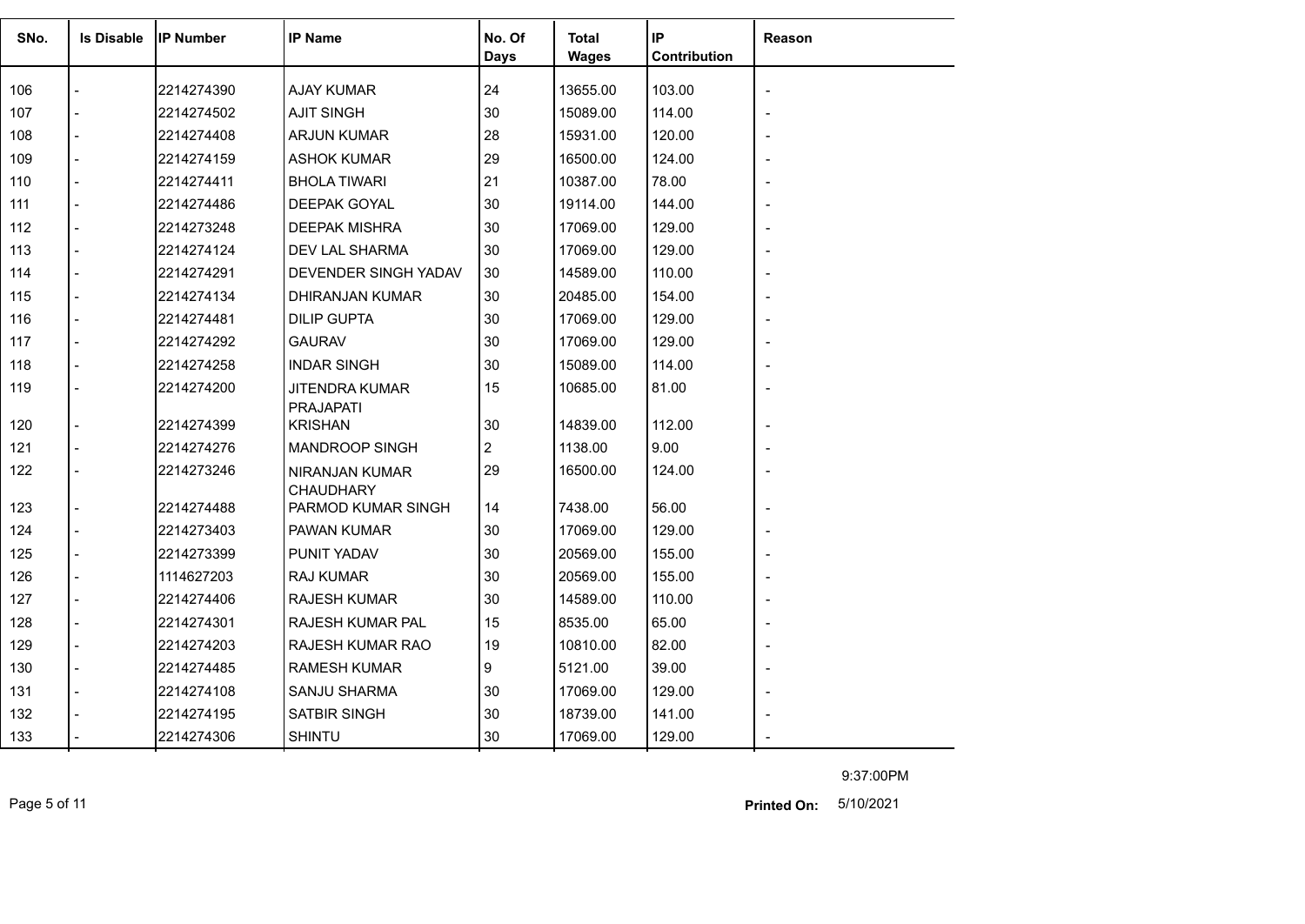| SNo. | <b>Is Disable</b> | <b>IP Number</b> | <b>IP Name</b>             | No. Of<br><b>Days</b> | Total<br>Wages | IP<br>Contribution | Reason |
|------|-------------------|------------------|----------------------------|-----------------------|----------------|--------------------|--------|
| 134  |                   | 2214274148       | SHIVAM AWASTHI             | 30                    | 20499.00       | 154.00             |        |
| 135  |                   | 2214274105       | <b>SHRIRAM</b>             | 30                    | 16595.00       | 125.00             |        |
| 136  |                   | 2214274140       | <b>SUNIL KUMAR</b>         | 30                    | 17069.00       | 129.00             |        |
| 137  |                   | 2214274398       | <b>SUNIL KUMAR</b>         | 30                    | 15589.00       | 117.00             |        |
| 138  |                   | 2214273247       | <b>UPADESH KUMAR</b>       | 18                    | 10241.00       | 77.00              |        |
| 139  |                   | 2214274508       | <b>VEER SINGH</b>          | 30                    | 15089.00       | 114.00             |        |
| 140  |                   | 2214294050       | <b>MUKESH KUMAR</b>        | 30                    | 17069.00       | 129.00             |        |
| 141  |                   | 2214294167       | <b>BIRENDRA KUMAR</b>      | 18                    | 11091.00       | 84.00              |        |
| 142  |                   | 2214294168       | <b>DEEPK KUMAR</b>         | 30                    | 17589.00       | 132.00             |        |
| 143  |                   | 2214306562       | <b>HARI KRISHAN</b>        | 25                    | 14224.00       | 107.00             |        |
| 144  |                   | 2214353552       | <b>MOHAN LAL</b>           | 25                    | 12575.00       | 95.00              |        |
| 145  |                   | 2214353553       | <b>SUNIL KUMAR</b>         | 30                    | 17069.00       | 129.00             |        |
| 146  |                   | 2214353554       | <b>SUSHEEL</b>             | 30                    | 17069.00       | 129.00             |        |
| 147  |                   | 2214414299       | <b>AWDESH KUMAR</b>        | 30                    | 17069.00       | 129.00             |        |
| 148  |                   | 2214375822       | <b>MANI KUMAR SHARMA</b>   | 20                    | 11379.00       | 86.00              |        |
| 149  |                   | 2214375826       | <b>RAVINDER</b>            | 26                    | 12211.00       | 92.00              |        |
| 150  |                   | 2214414309       | PANKAJ GUPTA               | 30                    | 17069.00       | 129.00             |        |
| 151  |                   | 2214414331       | MANJEET SINGH              | 30                    | 17069.00       | 129.00             |        |
| 152  |                   | 2214414348       | SANDEEP KUMAR              | 29                    | 14586.00       | 110.00             |        |
| 153  |                   | 2214414352       | <b>AJAY PRASAD</b>         | 26                    | 14793.00       | 111.00             |        |
| 154  |                   | 2214423872       | <b>NARENDER SINGH</b>      | 30                    | 15089.00       | 114.00             |        |
| 155  |                   | 2214423894       | <b>RAVINDER KUMAR</b>      | 30                    | 14089.00       | 106.00             |        |
| 156  |                   | 2214423911       | SHAILESH KUMAR PAL         | 16                    | 9103.00        | 69.00              |        |
| 157  |                   | 2214423919       | <b>GABRIEL GARI</b>        | 19                    | 10810.00       | 82.00              |        |
| 158  |                   | 2214423933       | <b>MANISH KUMAR</b>        | 29                    | 14586.00       | 110.00             |        |
| 159  |                   | 2214434920       | <b>BAPPA DAS</b>           | 20                    | 11379.00       | 86.00              |        |
| 160  |                   | 2214434927       | <b>RAVINDER KUMAR</b>      | 30                    | 17069.00       | 129.00             |        |
| 161  |                   | 2214434937       | ASHISH KUMAR PANDEY        | 24                    | 12072.00       | 91.00              |        |
| 162  |                   | 2214447489       | <b>MANISH KUMAR SHARMA</b> | 30                    | 18818.00       | 142.00             |        |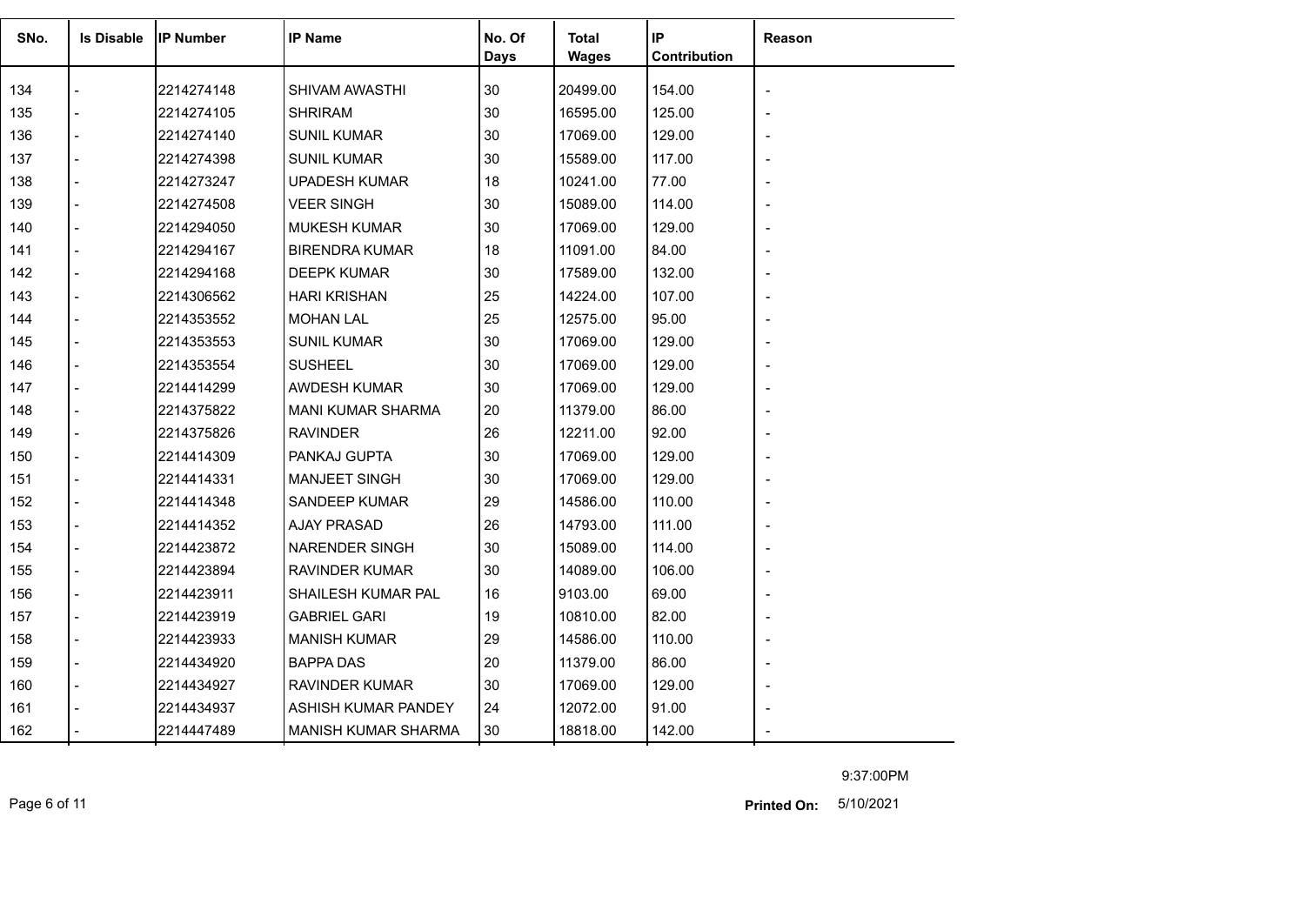| SNo. | <b>Is Disable</b> | <b>IP Number</b> | <b>IP Name</b>                    | No. Of<br><b>Days</b> | Total<br><b>Wages</b> | IP<br><b>Contribution</b> | Reason |
|------|-------------------|------------------|-----------------------------------|-----------------------|-----------------------|---------------------------|--------|
| 163  |                   | 2214459930       | <b>BRIJESH KUMAR PAL</b>          | 18                    | 10241.00              | 77.00                     |        |
| 164  |                   | 2214459938       | DEEPAK KUMAR PANDEY               | 30                    | 15089.00              | 114.00                    |        |
| 165  |                   | 2214459943       | DINESH THAKUR                     | 22                    | 12517.00              | 94.00                     |        |
| 166  |                   | 2214479992       | <b>JITENDRA KUMAR</b>             | 24                    | 10451.00              | 79.00                     |        |
| 167  |                   | 2214480009       | NARENDER KUMAR                    | 30                    | 18363.00              | 138.00                    |        |
| 168  |                   | 2214480025       | <b>RAKESH</b>                     | 28                    | 12192.00              | 92.00                     |        |
| 169  |                   | 1114627210       | <b>SACHIN MALIK</b>               | 30                    | 13709.00              | 103.00                    |        |
| 170  |                   | 6923035354       | SATENDER YADAV                    | 30                    | 18335.00              | 138.00                    |        |
| 171  |                   | 2214511792       | <b>NARESH KUMAR</b>               | 30                    | 13695.00              | 103.00                    |        |
| 172  |                   | 2214511800       | <b>DINESH KUMAR</b>               | 30                    | 15263.00              | 115.00                    |        |
| 173  |                   | 2214520738       | SANDEEP KUMAR                     | 30                    | 17069.00              | 129.00                    |        |
| 174  |                   | 2214520761       | <b>LOKESH</b>                     | 30                    | 13695.00              | 103.00                    |        |
| 175  |                   | 2214534346       | <b>ASHWANI KAUSHIK</b>            | 30                    | 17069.00              | 129.00                    |        |
| 176  |                   | 2214534342       | <b>BIJENDER</b>                   | 23                    | 13086.00              | 99.00                     |        |
| 177  |                   | 2214534353       | CHHOTE LAL YADAV                  | 28                    | 14246.00              | 107.00                    |        |
| 178  |                   | 2214539430       | <b>HIMANSHU VERMA</b>             | 30                    | 17069.00              | 129.00                    |        |
| 179  |                   | 2214534329       | <b>MOMIN</b>                      | 30                    | 17069.00              | 129.00                    |        |
| 180  |                   | 2214539441       | PANKAJ SHARMA                     | 30                    | 20319.00              | 153.00                    |        |
| 181  |                   | 2214534333       | SAIF ALI KHAN                     | 30                    | 17069.00              | 129.00                    |        |
| 182  |                   | 2214546160       | <b>HIMANSHU</b>                   | 30                    | 17069.00              | 129.00                    |        |
| 183  |                   | 2214562987       | <b>KRISHAN</b>                    | 30                    | 13867.00              | 104.00                    |        |
| 184  |                   | 1321433385       | <b>RAJ SINGH</b>                  | 26                    | 17207.00              | 130.00                    |        |
| 185  |                   | 2214578012       | <b>AJAY KUMAR</b>                 | 29                    | 12438.00              | 94.00                     |        |
| 186  |                   | 2214578022       | <b>ANIL</b>                       | 29                    | 13607.00              | 103.00                    |        |
| 187  |                   | 6928666511       | SANTOSH BAIRWA                    | 30                    | 17069.00              | 129.00                    |        |
| 188  |                   | 2214578036       | SANTOSH YADAV                     | 30                    | 14076.00              | 106.00                    |        |
| 189  |                   | 2214577990       | SHATRUDHAN KUMAR<br><b>PANDEY</b> | 30                    | 13867.00              | 104.00                    |        |
| 190  |                   | 2214578047       | <b>VIKAS</b>                      | 30                    | 21183.00              | 159.00                    |        |
| 191  |                   | 2214274199       | <b>VIKASH PRASAD</b>              | 30                    | 18769.00              | 141.00                    |        |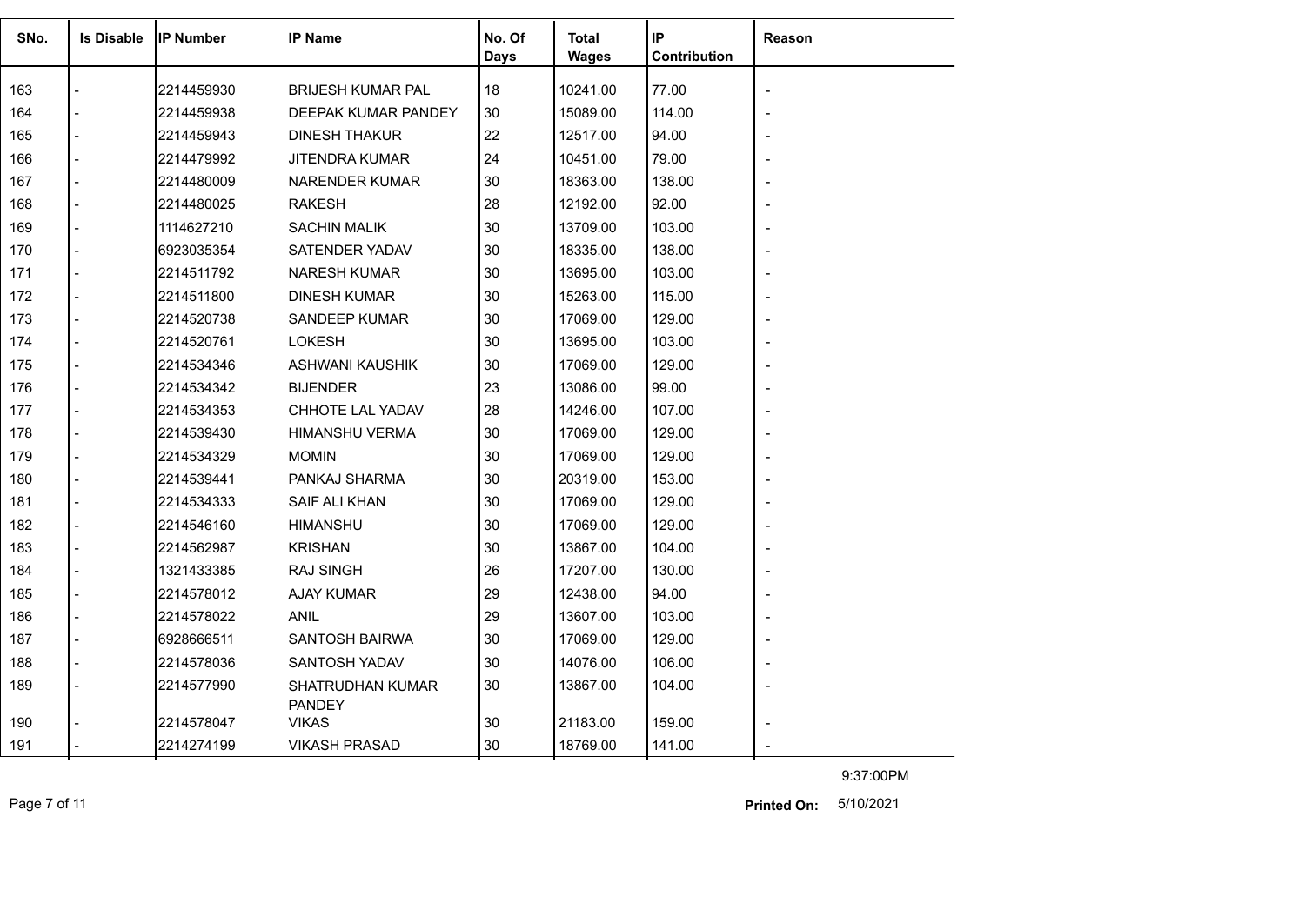| SNo. | <b>Is Disable</b> | <b>IP Number</b> | <b>IP Name</b>        | No. Of<br><b>Days</b> | <b>Total</b><br><b>Wages</b> | IP<br>Contribution | Reason |
|------|-------------------|------------------|-----------------------|-----------------------|------------------------------|--------------------|--------|
| 192  |                   | 2214587883       | <b>VISHAV NATH</b>    | 29                    | 13124.00                     | 99.00              |        |
| 193  |                   | 2214587887       | <b>JITENDER KUMAR</b> | 23                    | 13086.00                     | 99.00              |        |
| 194  |                   | 2214587891       | <b>SURENDER KUMAR</b> | 30                    | 13063.00                     | 98.00              |        |
| 195  |                   | 2214587898       | <b>ANKIT</b>          | 27                    | 12669.00                     | 96.00              |        |
| 196  |                   | 2214613934       | <b>BHAGAT SINGH</b>   | 28                    | 13131.00                     | 99.00              |        |
| 197  |                   | 2214613946       | <b>SUNIL CHAWLA</b>   | 26                    | 12633.00                     | 95.00              |        |
| 198  |                   | 2214613950       | AVNISH CHAUHAN        | 20                    | 11379.00                     | 86.00              |        |
| 199  |                   | 2214610299       | AMIT KUMAR MAURYA     | 30                    | 13572.00                     | 102.00             |        |
| 200  |                   | 2214610277       | AWDHESH SHARMA        | 5                     | 2845.00                      | 22.00              |        |
| 201  |                   | 2214616724       | PRABHAT KUMAR         | 30                    | 17069.00                     | 129.00             |        |
| 202  |                   | 2214606437       | <b>VIKAS SHARMA</b>   | 30                    | 14072.00                     | 106.00             |        |
| 203  |                   | 2214620297       | <b>SUNIL KUMAR</b>    | 13                    | 7397.00                      | 56.00              |        |
| 204  |                   | 2214274400       | <b>RAJESH KUMAR</b>   | 30                    | 13572.00                     | 102.00             |        |
| 205  |                   | 1323877448       | <b>GHANSHYAM</b>      | 30                    | 14076.00                     | 106.00             |        |
| 206  |                   | 2214634205       | <b>DEVENDER</b>       | 5                     | 2262.00                      | 17.00              |        |
| 207  |                   | 2214632348       | <b>TRILOK</b>         | 30                    | 14076.00                     | 106.00             |        |
| 208  |                   | 2214642299       | <b>JITENDER</b>       | 30                    | 13576.00                     | 102.00             |        |
| 209  |                   | 2214642293       | NIRANJAN PRASAD       | 15                    | 6789.00                      | 51.00              |        |
| 210  |                   | 2214639377       | SANDEEP               | 30                    | 13576.00                     | 102.00             |        |
| 211  |                   | 2214647494       | <b>SONU KUMAR</b>     | 28                    | 12667.00                     | 95.00              |        |
| 212  |                   | 2214647903       | <b>UMESH</b>          | 30                    | 17069.00                     | 129.00             |        |
| 213  |                   | 2214658292       | <b>ROSHAN KUMAR</b>   | 16                    | 9103.00                      | 69.00              |        |
| 214  |                   | 2214658297       | RAJEEV KUMAR MISHRA   | 25                    | 14224.00                     | 107.00             |        |
| 215  |                   | 2214660554       | <b>SACHIN</b>         | 19                    | 10810.00                     | 82.00              |        |
| 216  |                   | 2214662746       | <b>DEEPANSHU</b>      | 30                    | 17690.00                     | 133.00             |        |
| 217  |                   | 2214663317       | <b>ABHISEK RAJ</b>    | 30                    | 17069.00                     | 129.00             |        |
| 218  |                   | 1114627207       | <b>NADIM</b>          | 29                    | 16500.00                     | 124.00             |        |
| 219  |                   | 2214666400       | MUKESH KUMAR SINGH    | 30                    | 19561.00                     | 147.00             |        |
| 220  |                   | 2214667186       | DIGVIJAY CHAUHAN      | 30                    | 20819.00                     | 157.00             |        |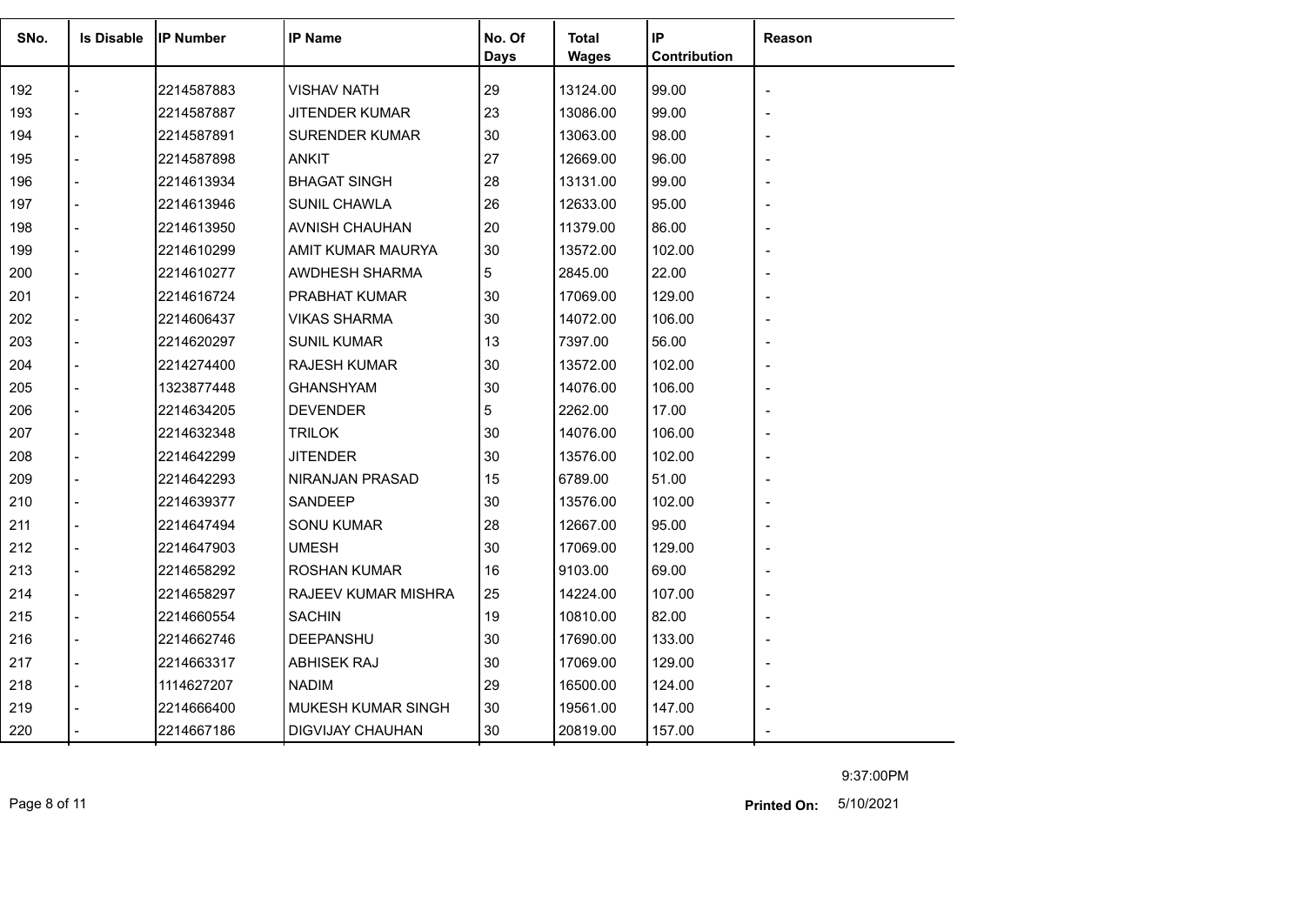| SNo. | <b>Is Disable</b> | <b>IP Number</b> | <b>IP Name</b>           | No. Of<br><b>Days</b> | Total<br><b>Wages</b> | IP<br>Contribution | Reason                   |
|------|-------------------|------------------|--------------------------|-----------------------|-----------------------|--------------------|--------------------------|
| 221  |                   | 2214667184       | <b>ASHOK KUMAR</b>       | 22                    | 12517.00              | 94.00              |                          |
| 222  |                   | 2214501336       | <b>NIRAJ SINGH</b>       | 30                    | 14393.00              | 108.00             |                          |
| 223  |                   | 2214667520       | <b>CHANDESWER SHARMA</b> | 18                    | 10241.00              | 77.00              |                          |
| 224  |                   | 2214274267       | <b>SASHI PARMAR</b>      | 30                    | 14393.00              | 108.00             |                          |
| 225  |                   | 6927216862       | <b>NIKHIL KUMAR</b>      | 30                    | 13576.00              | 102.00             |                          |
| 226  |                   | 2214675710       | <b>JASMER</b>            | 26                    | 11766.00              | 89.00              |                          |
| 227  |                   | 2214400078       | <b>ANKIT GUPTA</b>       | 30                    | 16341.00              | 123.00             |                          |
| 228  |                   | 2214677724       | <b>VIPUL SINGH</b>       | 30                    | 17690.00              | 133.00             |                          |
| 229  |                   | 2214375824       | <b>SANTOSH KUMAR</b>     | 15                    | 8535.00               | 65.00              |                          |
| 230  |                   | 6924099494       | <b>AMIT KUMAR</b>        | 20                    | 11379.00              | 86.00              |                          |
| 231  |                   | 2214682339       | <b>PARVINDER</b>         | 30                    | 13072.00              | 99.00              |                          |
| 232  |                   | 2214688145       | <b>SAHIL KUMAR</b>       | 30                    | 13572.00              | 102.00             |                          |
| 233  |                   | 2214688553       | <b>VIJAY CHAUDHARY</b>   | 30                    | 13072.00              | 99.00              |                          |
| 234  |                   | 2214697339       | <b>BABALU KUMAR</b>      | 18                    | 10241.00              | 77.00              |                          |
| 235  |                   | 2214634355       | VIMAL KUMAR RANJAN       | 30                    | 16595.00              | 125.00             |                          |
| 236  |                   | 2214640943       | <b>CHIMAN LAL</b>        | 30                    | 13576.00              | 102.00             |                          |
| 237  |                   | 2214610286       | SANJAY KUMAR SINGH       | 19                    | 10810.00              | 82.00              |                          |
| 238  |                   | 2214489982       | PANKAJ KUMAR DUBEY       | 30                    | 17069.00              | 129.00             |                          |
| 239  |                   | 2214601003       | <b>CHHOTE KUMAR</b>      | 30                    | 17069.00              | 129.00             |                          |
| 240  |                   | 1114201557       | <b>DEVENDER KUMAR</b>    | $\overline{2}$        | 1138.00               | 9.00               |                          |
| 241  |                   | 2214705043       | <b>KAMAL</b>             | 30                    | 13576.00              | 102.00             |                          |
| 242  |                   | 1323185625       | SANDEEP SINGH            | 30                    | 13576.00              | 102.00             |                          |
| 243  |                   | 2214705050       | <b>ANIL KUMAR</b>        | 30                    | 13576.00              | 102.00             |                          |
| 244  |                   | 1324634589       | <b>PARVEEN</b>           | 30                    | 13576.00              | 102.00             |                          |
| 245  |                   | 6914798768       | PAWAN KUMAR              | 30                    | 13576.00              | 102.00             |                          |
| 246  |                   | 2214479980       | <b>HARANDRA SINGH</b>    | 30                    | 13576.00              | 102.00             | $\overline{\phantom{0}}$ |
| 247  |                   | 2214274248       | PYAR SINGH BISHT         | 19                    | 10810.00              | 82.00              |                          |
| 248  |                   | 2214723847       | <b>GAURAV</b>            | 30                    | 15577.00              | 117.00             |                          |
| 249  |                   | 1115556605       | ASHISH KUMAR YADAV       | 20                    | 11379.00              | 86.00              |                          |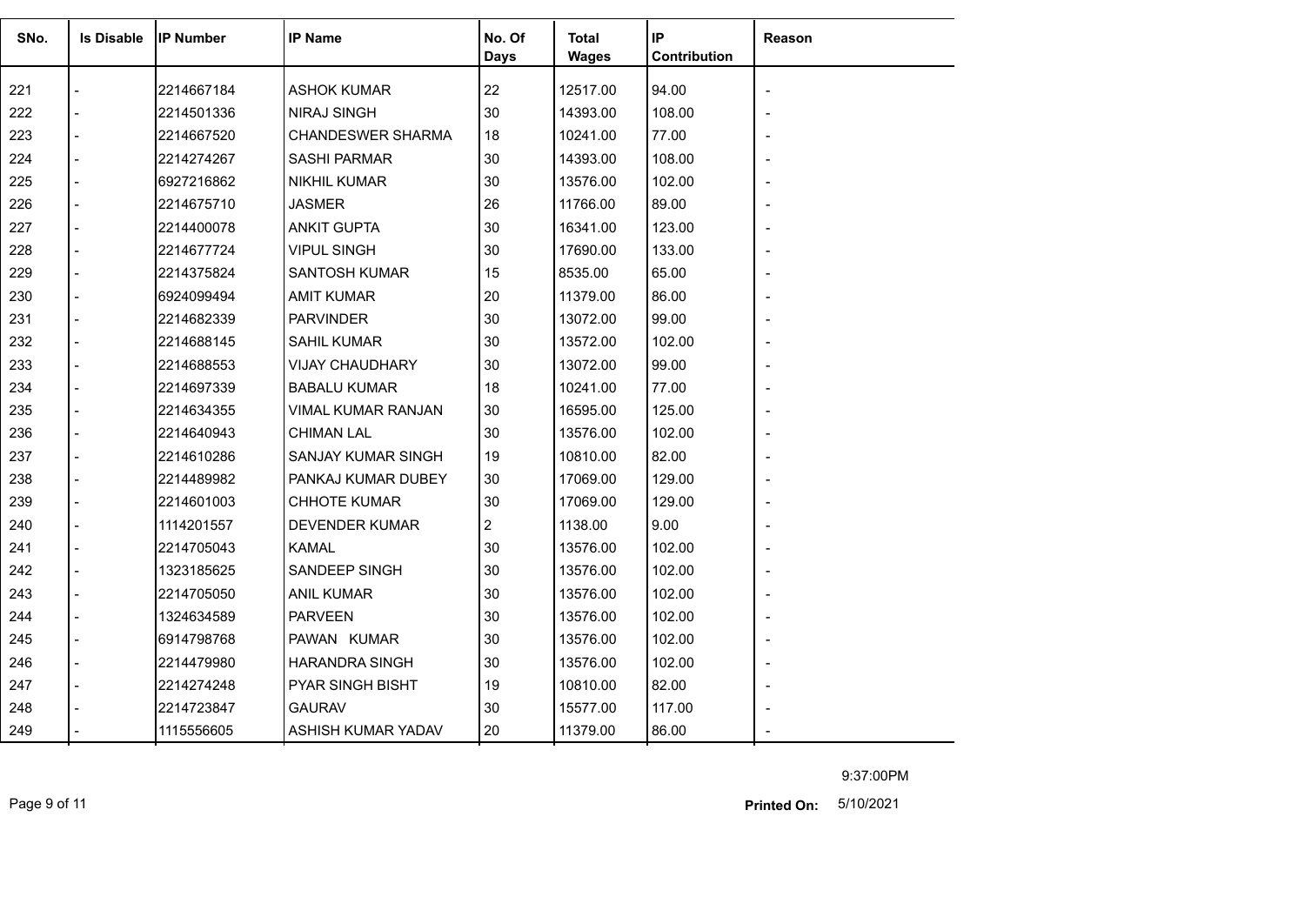| SNo. | <b>Is Disable</b>        | <b>IP Number</b> | <b>IP Name</b>                         | No. Of      | <b>Total</b> | IP           | Reason |
|------|--------------------------|------------------|----------------------------------------|-------------|--------------|--------------|--------|
|      |                          |                  |                                        | <b>Days</b> | <b>Wages</b> | Contribution |        |
| 250  |                          | 2214719241       | <b>SAJJAN KUMAR</b><br><b>KUSHWAHA</b> | 19          | 10810.00     | 82.00        |        |
| 251  |                          | 2214723851       | <b>SUNIL</b>                           | 30          | 13572.00     | 102.00       |        |
| 252  |                          | 2214722834       | <b>DINESH</b>                          | 30          | 14072.00     | 106.00       |        |
| 253  | $\overline{a}$           | 2214723855       | AMIT                                   | 28          | 12667.00     | 95.00        |        |
| 254  |                          | 2214725901       | <b>JASMER DHULL</b>                    | 28          | 12667.00     | 95.00        |        |
| 255  |                          | 2214725911       | SONU YADAV                             | 30          | 13572.00     | 102.00       |        |
| 256  | $\overline{a}$           | 2214725898       | <b>CHARANJIT SINGH</b>                 | 30          | 13572.00     | 102.00       |        |
| 257  | $\blacksquare$           | 2214719603       | OM SHANKER PAL                         | 30          | 13572.00     | 102.00       |        |
| 258  | $\overline{a}$           | 2214721442       | <b>PREMCHAND</b>                       | 30          | 17069.00     | 129.00       |        |
| 259  | $\overline{a}$           | 2213858782       | <b>SATISH KUMAR</b>                    | 30          | 16341.00     | 123.00       |        |
| 260  | $\overline{a}$           | 2214719227       | <b>RANJEET</b>                         | 30          | 17069.00     | 129.00       |        |
| 261  | $\overline{a}$           | 2214174165       | <b>ANIL KUMAR</b>                      | 30          | 17763.00     | 134.00       |        |
| 262  | $\blacksquare$           | 2213978372       | PAWAN KUMAR                            | 30          | 14263.00     | 107.00       |        |
| 263  | $\overline{a}$           | 2214414282       | <b>RAJESH KUMAR</b>                    | 30          | 13408.00     | 101.00       |        |
| 264  | $\overline{a}$           | 2214414285       | ASHISH KUMAR                           | 30          | 12763.00     | 96.00        |        |
| 265  |                          | 2214614607       | SHEKHAR DAS                            | 30          | 10463.00     | 79.00        |        |
| 266  | $\overline{a}$           | 2214635584       | <b>BHAGWANT SINGH</b>                  | 30          | 13763.00     | 104.00       |        |
| 267  | $\blacksquare$           | 2214648346       | AMARJEET SINGH                         | 30          | 10463.00     | 79.00        |        |
| 268  | $\overline{a}$           | 2214648344       | <b>RAJNISH KUMAR</b>                   | 28          | 9766.00      | 74.00        |        |
| 269  | $\overline{a}$           | 2214662071       | PANKAJ SHARMA                          | 30          | 13763.00     | 104.00       |        |
| 270  | $\overline{a}$           | 2214719606       | AASHISH KUMAR                          | 30          | 13572.00     | 102.00       |        |
| 271  |                          | 2214730490       | <b>KULDEEP KUMAR</b>                   | 14          | 6334.00      | 48.00        |        |
| 272  | $\overline{\phantom{a}}$ | 2416922063       | <b>GURPREET SINGH</b>                  | 30          | 11482.00     | 87.00        |        |
| 273  | $\overline{a}$           | 2214737134       | <b>RAHUL</b>                           | 30          | 13572.00     | 102.00       |        |
| 274  | $\overline{a}$           | 2214737143       | <b>MD RUSTAM</b>                       | 30          | 17069.00     | 129.00       |        |
| 275  | $\overline{a}$           | 2214730499       | <b>KARAN SINGH</b>                     | 27          | 15362.00     | 116.00       |        |
| 276  | $\overline{a}$           | 2214739851       | <b>VIKASH</b>                          | 28          | 12667.00     | 95.00        |        |
| 277  |                          | 1115582290       | <b>PARDEEP</b>                         | 17          | 9672.00      | 73.00        |        |
| 278  |                          | 2214600998       | <b>ASIF</b>                            | 11          | 4107.00      | 31.00        |        |

Page 10 of 11 5/10/2021 **Printed On:**